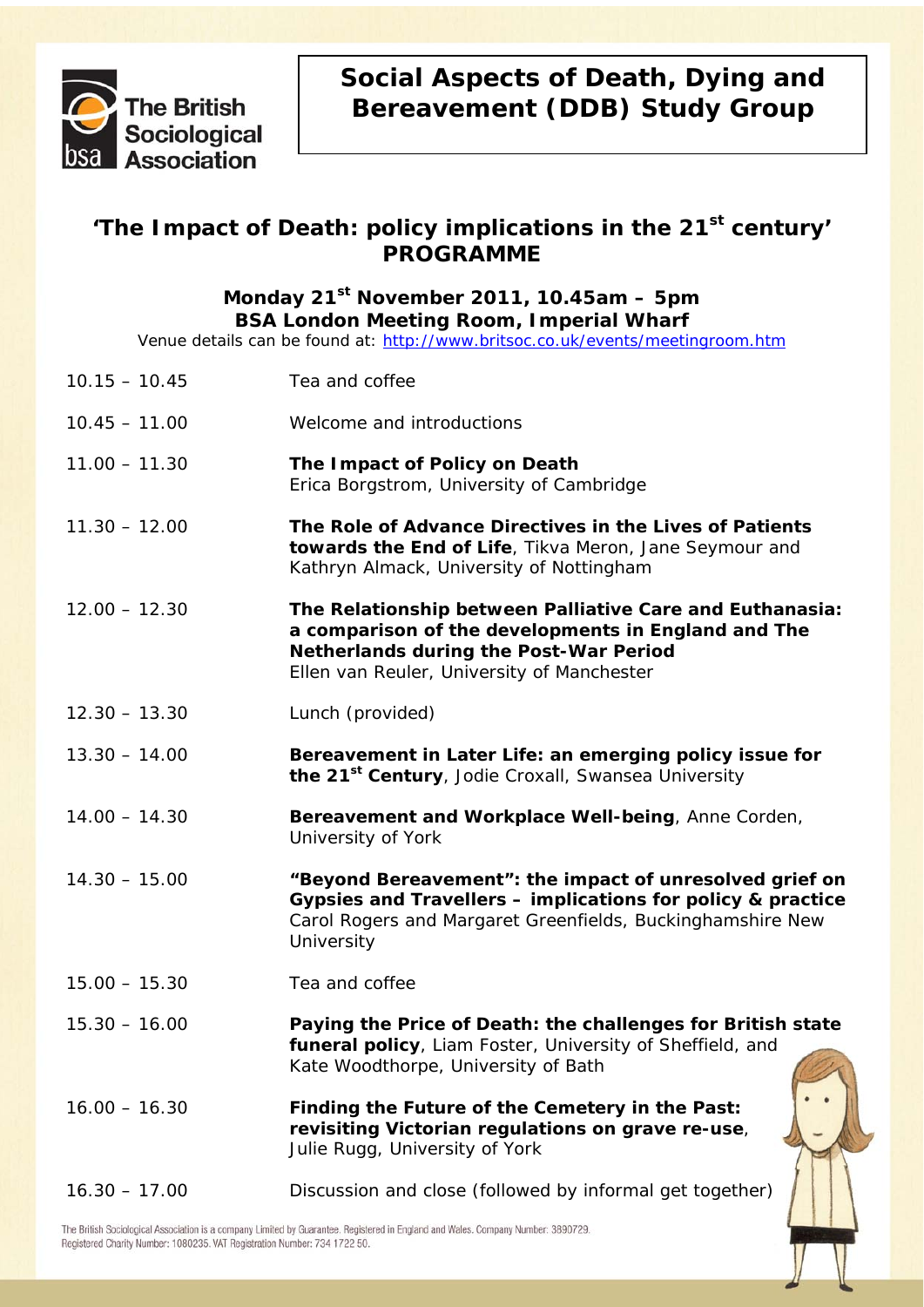

Symposium fees: Early Bird Registration for the symposium closes on **Monday 31st October 2011**.

Fees are £25 for Postgraduates, £35 BSA members, £40 for non-members.

Registrations after 1<sup>st</sup> November incur a £5 late booking fee.

### **Places are limited, so sign up early!**

To register [Click Here](http://bsas.esithosting.co.uk/public/event/eventBooking.aspx?id=EVT10080) and / or visit the event site for further symposium details: [http://www.britsoc.co.uk/specialisms/DDB.htm#\\_activity](http://www.britsoc.co.uk/specialisms/DDB.htm#_activity)

For more details about the study groups please visit: <http://www.britsoc.co.uk/specialisms/DDB.htm>

Please direct any administrative enquiries to the BSA office at [events@britsoc.org.uk](mailto:events@britsoc.org.uk) and any academic enquires to [k.v.woodthorpe@bath.ac.uk.](mailto:k.v.woodthorpe@bath.ac.uk)

We look forward to seeing you in November,

# *The Convenors*

Tara Bailey and Kate Woodthorpe

University of Bath

[t.bailey@bath.ac.uk](mailto:t.bailey@bath.ac.uk)

[k.v.woodthorpe@bath.ac.uk](mailto:k.v.woodthorpe@bath.ac.uk) 

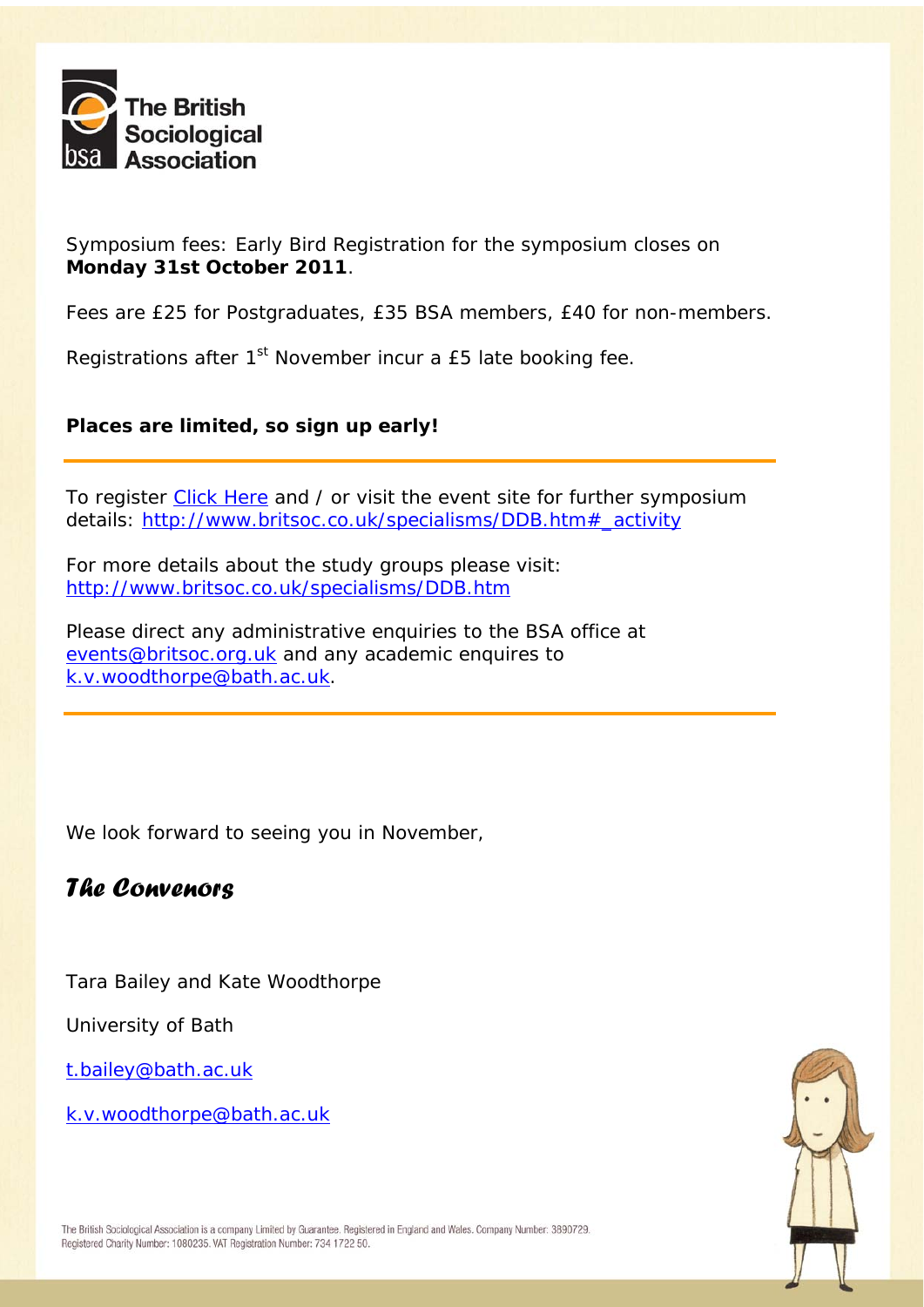

# **ABSTRACTS**

#### **The Impact of Policy on Death**

*Erica Borgstrom, University of Cambridge* 

Since 2008, England has had a dedicated end of life care strategy supported by the Department of Health. This draws the political focus specifically on people's last year of life, their death and bereavement care. It was born out of a history of specialist palliative medicine and hospice care within the country and aims to build on and improve such services. The quality of care and context of end of life has contributed to the UK's international recognition as one of the best countries to receive end of life care in – that means one of the best places to die. Yet, this does not mean it is without complications, controversies or debate and the end of life care policy agenda can be seen to be straddling both mainstream and marginal politics. But what does this mean for those who are deemed to be near 'end of life'? This paper will describe what it is like to die in England today, drawing on ethnographic data of two local cases and the public discourse around end of life care and death. Recounting the last weeks of two people will demonstrate the ways in which policy is shaping the way people die. Moreover where the political objectives are not fully realised and how this fits with wider public debates will be outlined. Rather than asking how death is impacting policy, it will be a reflection on how policy is impacting death.

## **The Role of Advance Directives in the Lives of Patients towards the End of Life**

*Tikva Meron, Jane Seymour and Kathryn Almack, University of Nottingham* 

#### *Background*

Socio demographic and epidemiological change means that the process of modern dying is often prolonged. Antecedent control over the dying process may be sought by recording choices about specific medical treatments through making an advance directive (AD). Israel is a medically developed country, but differs from most western countries in having dual religious and state laws. Controversies between the two affect implementation and understanding of ADs.

#### *Aim*

To examine experiences, beliefs and practices associated with the use of advance directives in Israel, in relation to patients with palliative care needs and their carers.

#### *Methods*

This paper presents one aspect of the larger study: case studies employing qualitative interviews with patients with a long term condition who have made an AD, and those relatives and/or health care professionals they wish to nominate. Eight case studies have been completed.

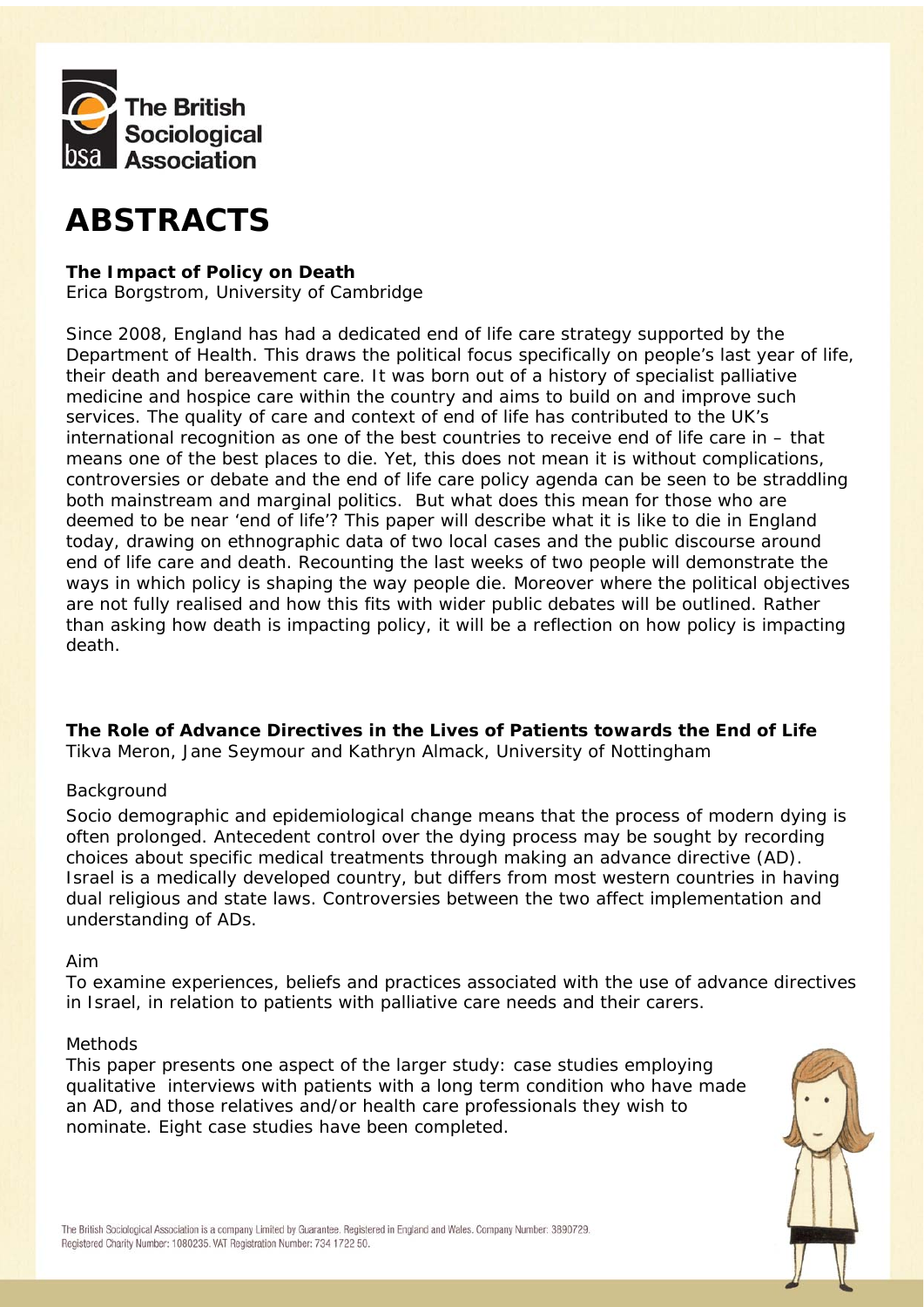

#### *Findings*

Patients viewed ADs as an incomplete response to their desire to control suffering at the end of life. There were discrepancies between patients and relatives' perceptions. Difficulties in communicating about wishes at end of life between physicians and patients were evident.

#### *Conclusion*

This study gives voice to a selective group of people not necessarily representative of Israeli society as a whole. However, the determination of this group is eminent. Interpretation of interview data raises questions about moral values, palliative care, and the role of family, health carers and society in Israel, in respecting patients' needs towards the end of life.

**The Relationship between Palliative Care and Euthanasia: a comparison of the developments in England and the Netherlands during the post war period**  *Ellen van Rueler, University of Manchester* 

The relationship between the emergence of specialist care for people nearing the end of their lives and the availability of euthanasia is a contested one. The Netherlands attracted international attention by accepting euthanasia since the 1970s. During the same period, the number of hospices rose quickly in England. Although analyses of the development of palliative care services as well as euthanasia movements are available, the mutual influences of these developments have not yet been studied historically.

Several international commentators have argued that the availability of euthanasia in the Netherlands has resulted in the lack of an impetus to establish palliative care services. Based on a comparative study of the developments in England and the Netherlands, I argue that the relationship between the stance taken towards euthanasia and the development of palliative care is more complex than these commentators suggest and changed over time. The comparison of the two cases shows, for example, that other influences, such as the structure of the health care system and the emergence of other types of providers of end of life care, contributed to the dissimilar development of palliative care in the two countries. Additionally, during the second half of the 1990s we can identify an opposite relationship between developments related to palliative care and euthanasia than the one often asserted, because the Dutch government started to stimulate the provision of palliative care, because the legal codification of euthanasia was expected in the nearby future.

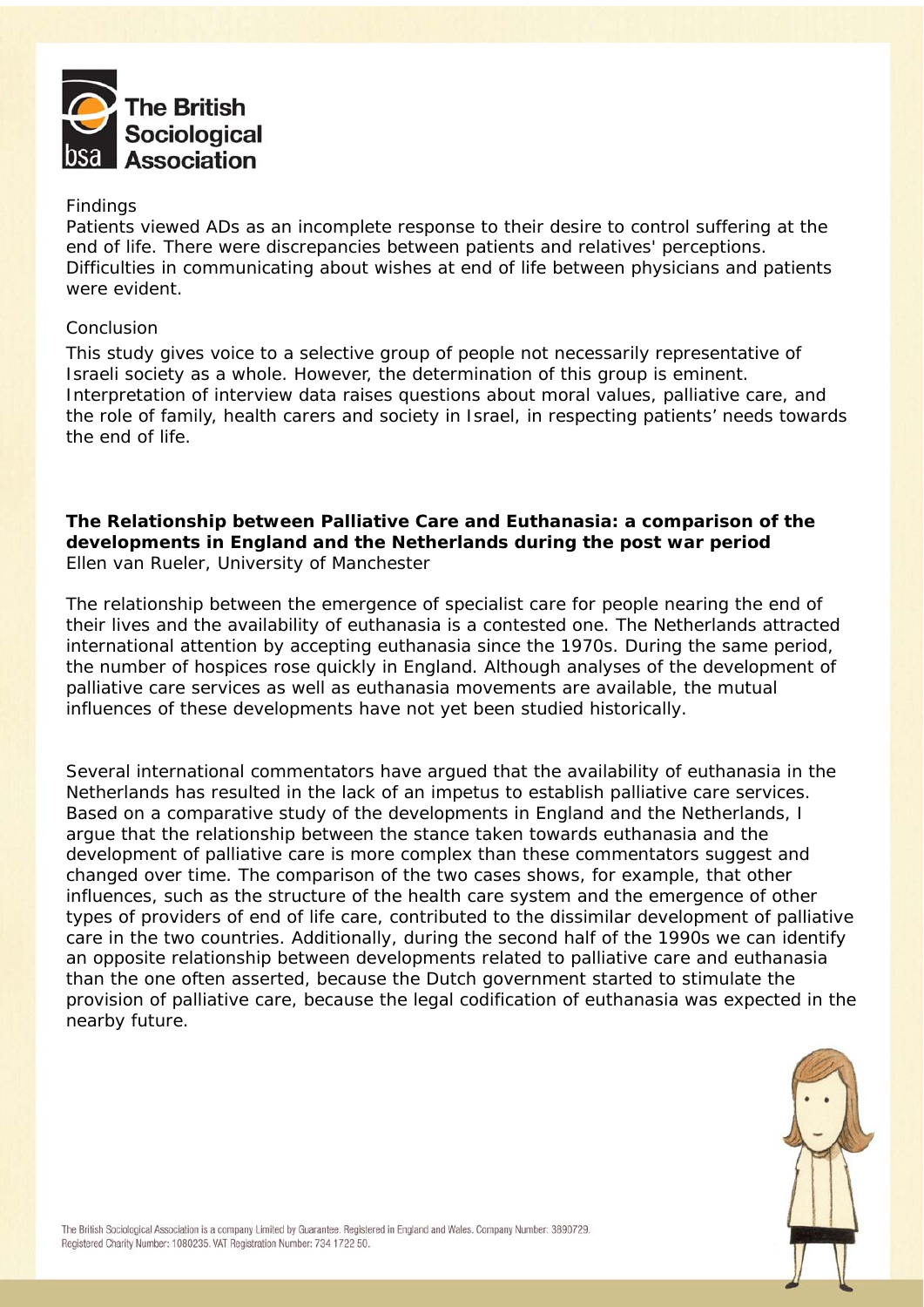

**Bereavement in Later Life: an emerging policy issue for the 21st Century'**  *Jodie Croxall, Centre for Innovative Ageing, Swansea University* 

Bereavement is a universal experience, however increased longevity and population ageing mean not only that it is more likely to become a commonplace experience during later life, but that it will engender new social needs particularly amongst older people. This paper draws on a PhD study which seeks to examine older people's needs for support during times of bereavement. Using a qualitative approach, the study explores older people's experiences of bereavement, and their perceptions of the adequacy of public, private (including family and friends) and voluntary sector agents in responding to their needs. Although research has long shown the pivotal role that social support plays in promoting well-being during periods of bereavement, the study argues that older people's needs for support during these times represent a neglected area in contemporary social policy agendas and raises implications of this policy neglect in the context of an ageing population.

The aim of this paper is to present initial findings from qualitative interviews conducted with two study populations; older bereaved individuals and service providers. Preliminary thematic analyses suggest that broader social changes, most notably within the family and community, have effectively reduced the potential availability of traditional, informal sources of support in later life. The study therefore points to the need for more formalized support for older people during bereavement, particularly as a means of avoiding social isolation and loneliness.

#### **Bereavement and Workplace Well-being**

*Anne Corden, University of York* 

Despite significant bereavement occurring at any stage in a person's life, there is little information about the way in which this is dealt with in the workplace. For the bereaved person, issues include their experience (or not) of emotional support and understanding from managers and employers, and work colleagues, which may be of great importance in coping with loss and avoidance of complicated grief. Also important however, are practical and economic issues of taking time away from work while dealing with loss and grief – how is this negotiated? How much time is needed and allowed? What is the financial impact? For some people, the impact will include loss of earnings or annual leave, and there may be incentives to ask GPs to write certificates for absence from work due to ill health, which may have unhelpful consequences in the longer term. For managers and employers, issues include levels of awareness and support for bereaved employees; management of absence from work; and 'presenteeism' of people in work but affected by grief. We do not know how far employers understand an argument that there is a 'business case' for including bereavement issues within workplace systems and support, such that there are economic gains through improved productivity and workplace satisfaction.

The paper discusses these issues, what is known already, and the gaps in knowledge and understanding. The author, and colleagues at the Social Policy Research Unit, hope to fill some of these gaps in further empirical work.

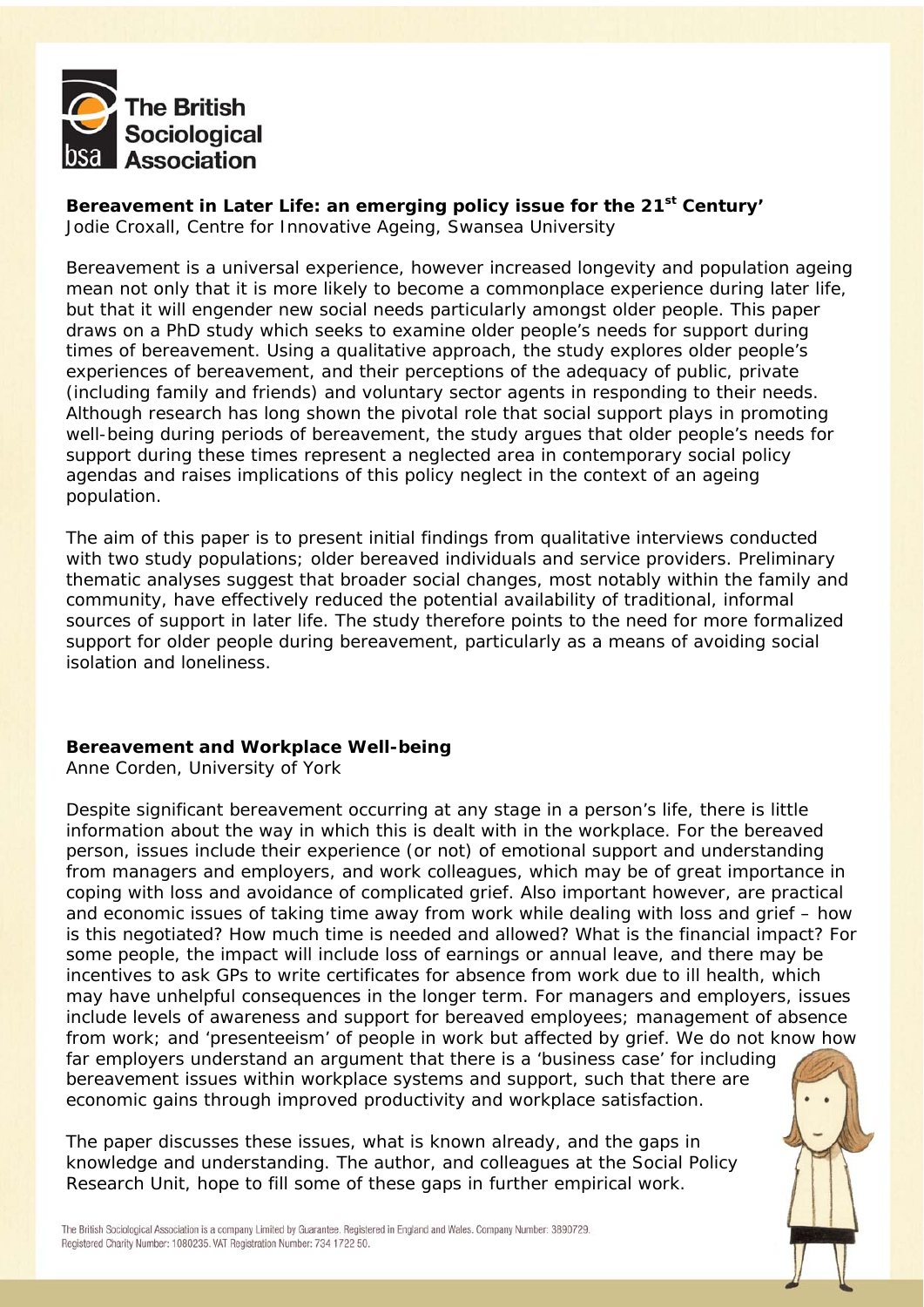

#### **"Beyond Bereavement": the impact of unresolved grief on Gypsies and Travellers – implications for policy and practice**

*Carol Rogers and Margaret Greenfields, Buckinghamshire New University* 

There are an estimated 300,000 Gypsies and Travellers in Britain and despite Romany Gypsies and Irish Travellers being recognised as distinct ethnic groups, in recent decades these communities have faced increasing challenges to retaining their culture and traditional nomadic lifestyle with significant impacts on their health and wellbeing. In addition to facing inequality and discrimination Gypsies and Travellers experience significant health inequalities and have a life expectancy which is between ten to twelve years less than for surrounding populations.

Bereavement is a significant health concern for Gypsies and Travellers with considerably higher levels of suicide, maternal and infant mortality, miscarriage and stillbirth than in wider society. Unresolved grief from multiple bereavements can have long term health implications including depression, anxiety and an increase in risk taking behaviours including alcohol and substance misuse.

The close knit nature of Gypsy and Traveller communities means that the death of a relative is felt with great intensity articulated by some research participants as an event with which they never come to terms. The significance of bereavement and loss within these groups can therefore result in a continuum of loss and unresolved grief throughout the lifespan, exacerbated by a lack of engagement with support services which are often seen as unapproachable.

This paper which builds upon Greenfields' earlier work in this area, presents emerging findings from Carol Rogers' on-going PhD (being undertaken in partnership with the Child Bereavement Charity) to explore the bereavement support needs of Gypsies and Travellers and how organisations can tailor their policy and practice to meet the needs of these 'hard to reach' populations.

**Paying the Price of Death: the challenges for British state funeral policy**  *Liam Foster, University of Sheffield and Kate Woodthorpe, University of Bath* 

The period immediately after death has too often been overlooked as a social policy issue for academics in the UK, particularly in relation to funerals. However, the challenges presented by projected increases in mortality rates mean that greater attention to funeral policy is required.

This paper examines issues around planning for funerals and the present provision of state support for funerals, via the Social Fund and Public Health Funerals, exploring ways in which these schemes need to be amended to best meet people's needs. In particular it highlights concerns about the value of the Social Fund, its complexity, the length of time taken to process requests, a lack of knowledge about how it works and associated stigma. It concludes that considerable changes are needed to current funeral policy.